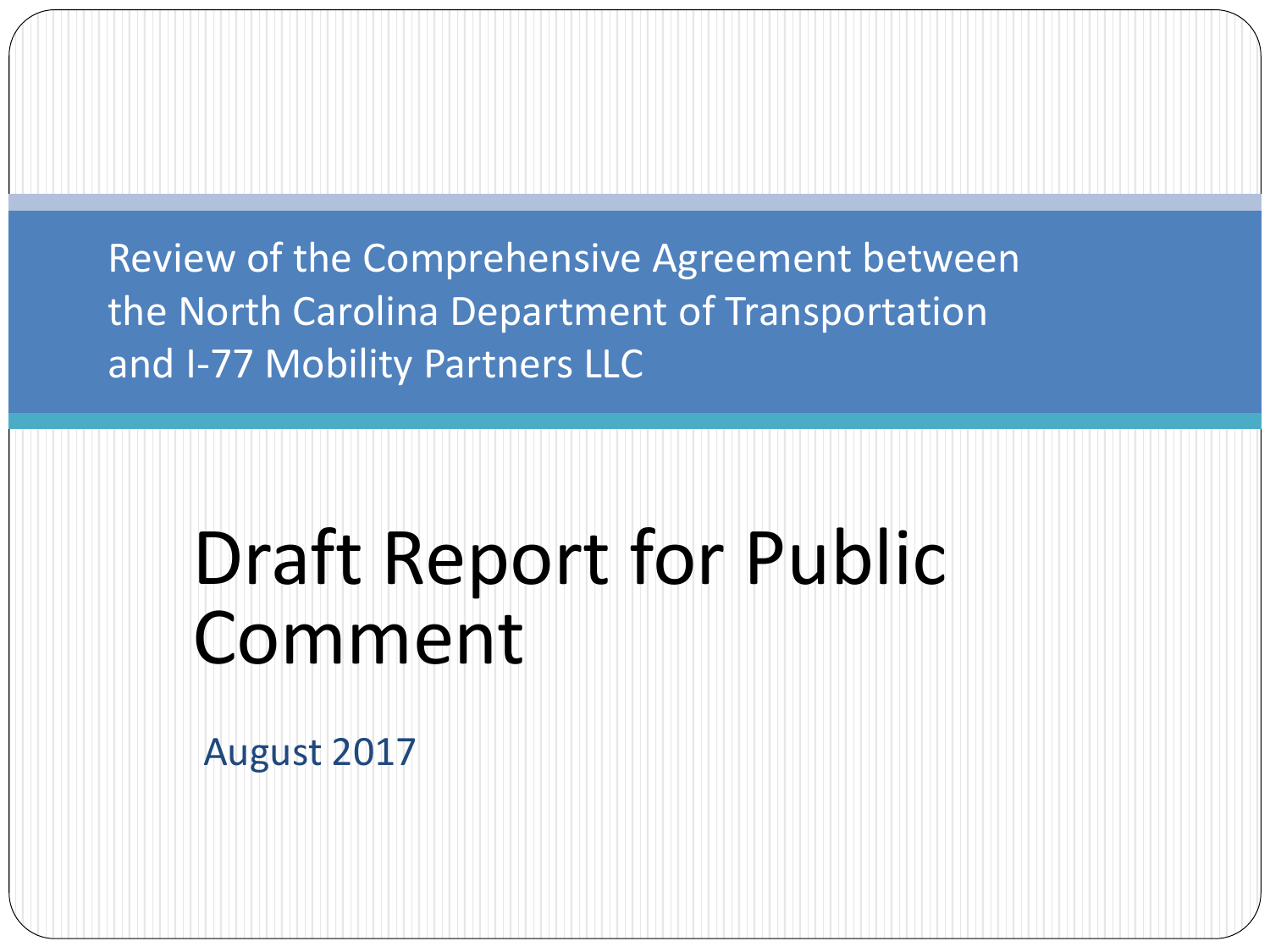### **Overview**

*NCDOT has initiated a review of the Comprehensive Agreement with I-77 Mobility Partners LLC. The objective is to identify and evaluate potential policy options that might address concerns expressed by members of the public regarding the implementation of the managed toll lanes concept and various provisions in the agreement.* 

*This presentation highlights findings from the draft report and describes the policy options recommended for consideration.*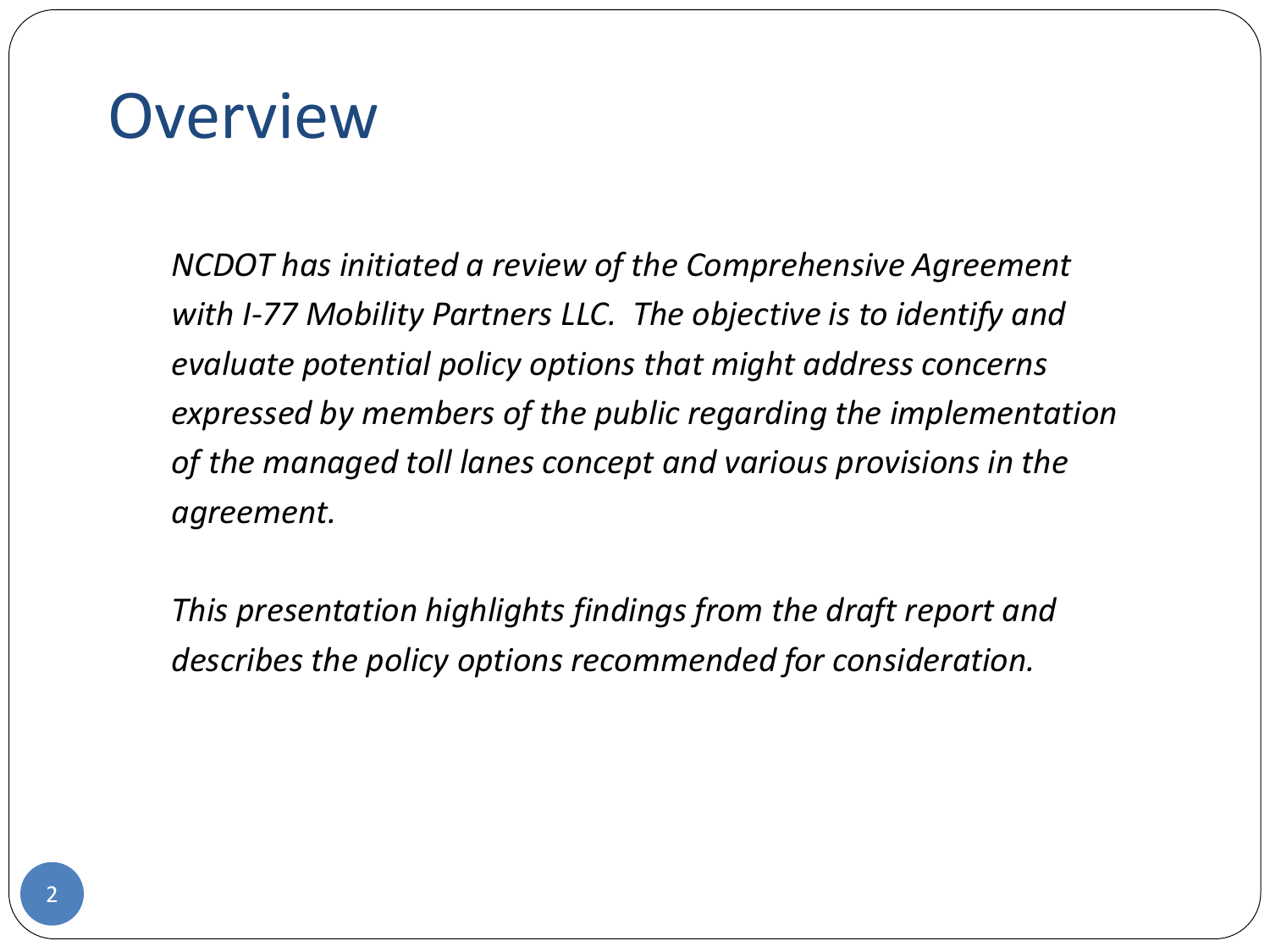# Presentation Outline

- Contents of the Draft Report
- Key Findings and Observations
- **Recommended Policy Options for Consideration**
- Public Input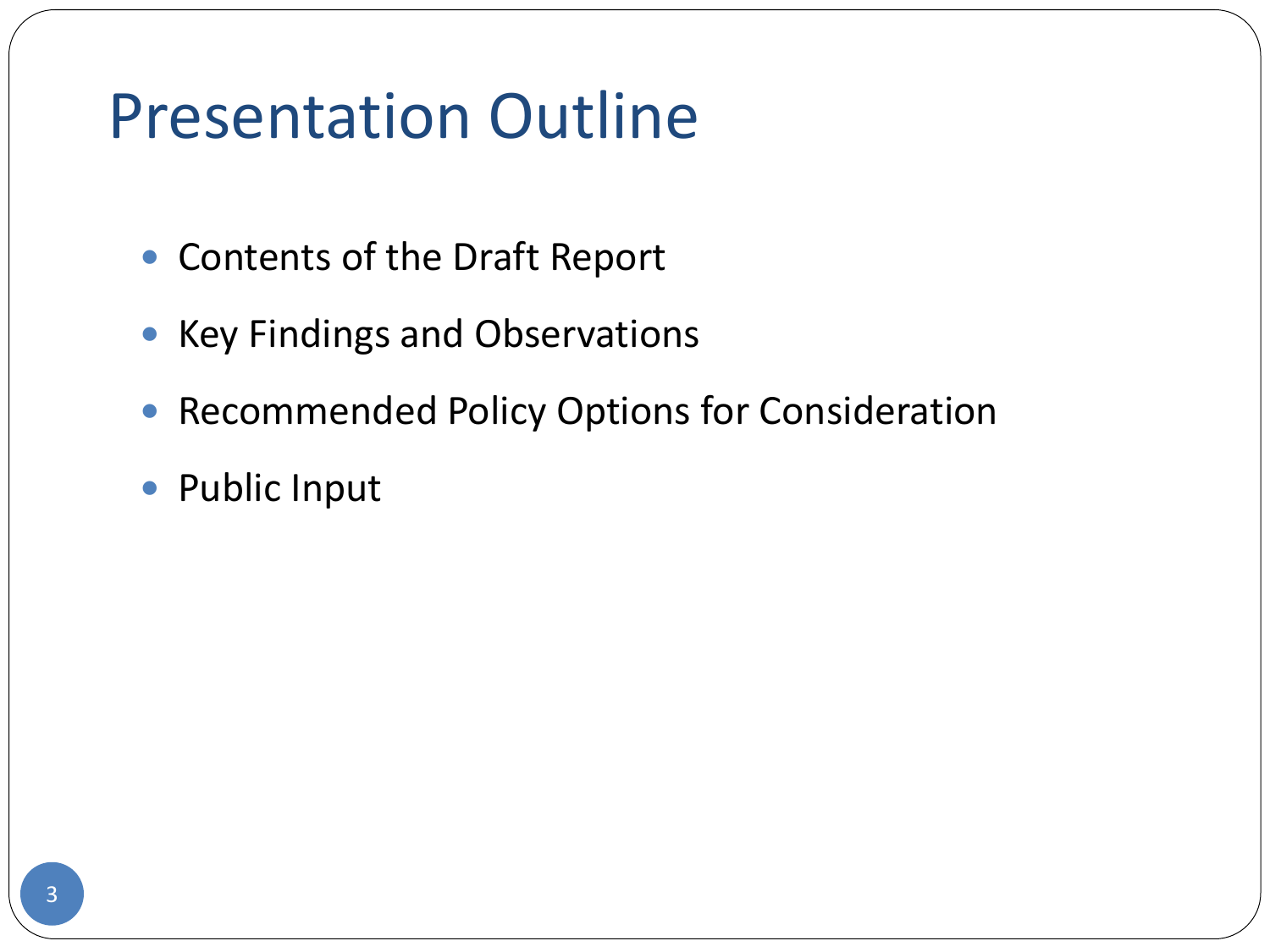### Contents of the Draft Report

- 1. Purpose and Scope of the Review
- 2. I-77 Express Lanes Project
- 3. Express Lanes Project Development and Status
- 4. Risk Allocation Assessment
- 5. Public and Stakeholder Input
- 6. Key Findings and Observations
- 7. Policy Options Recommended for Consideration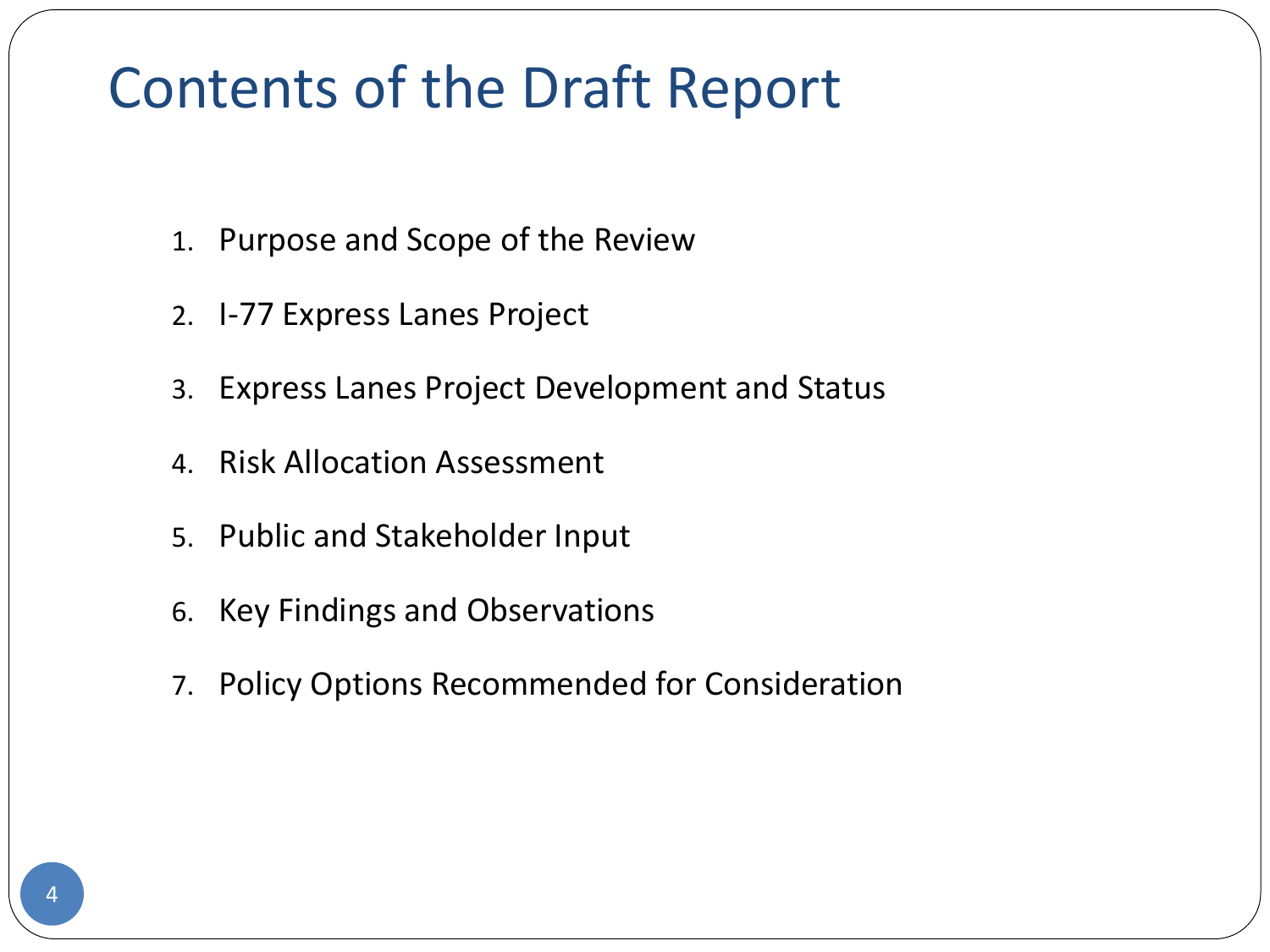### Contents of the Draft Report, *continued*

Appendix A – Illustrative Example of Termination for Convenience Calculation

Appendix B – 2017 Public Comments submitted to NCDOT website

Appendix C – 2016 Input from Local Jurisdictions

Appendix D – Committed Highway and Bonus Allocation Projects

**The information presented in the Draft Report is not legal advice and the report is not a market valuation or an appraisal review.** 

**The views and opinions provided in the Draft Report are strictly those of the authors. The report does not represent the opinions or policies of NCDOT, its agents, officers, or employees.**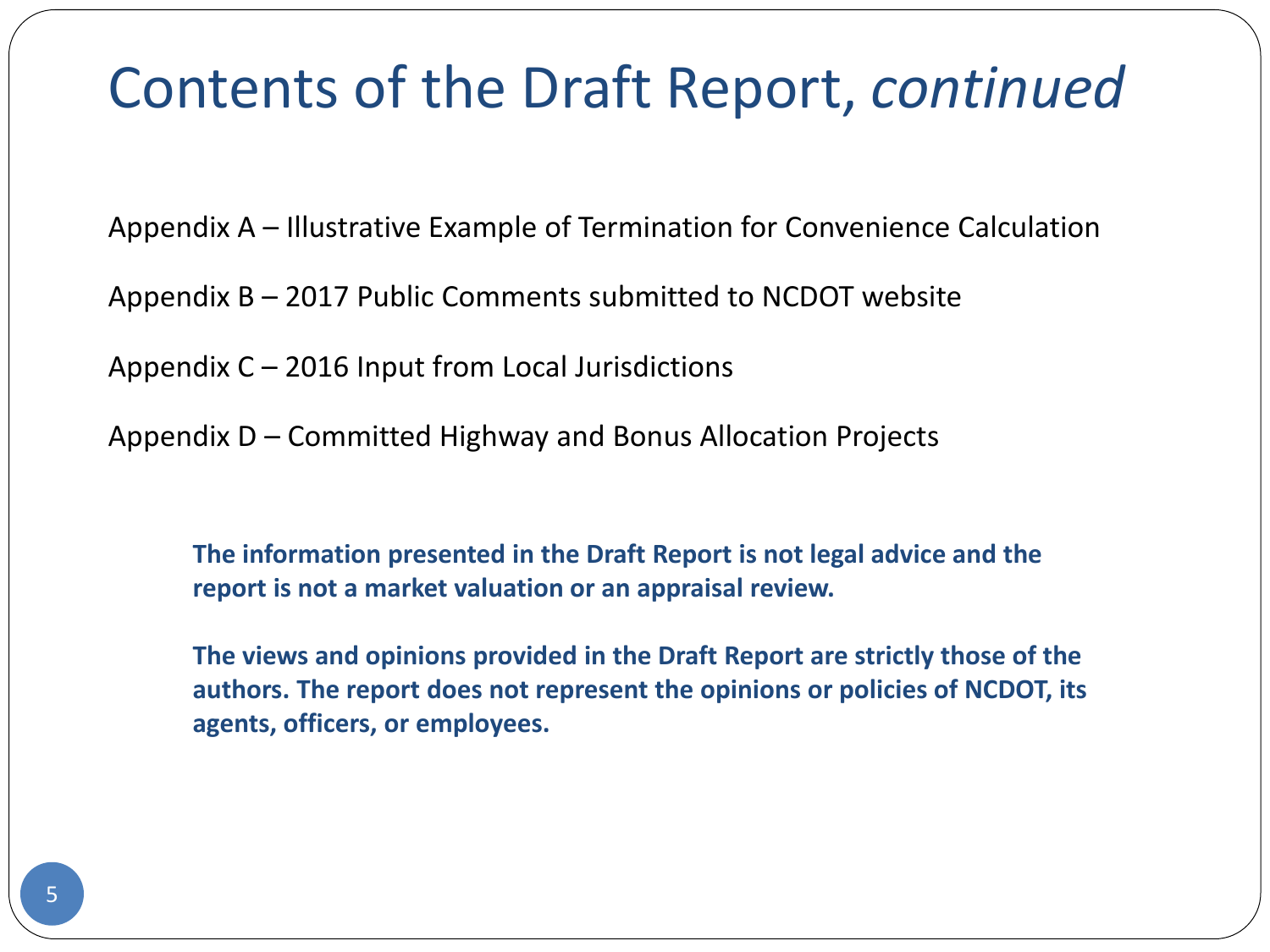### Key Findings and Observations

- The Comprehensive Agreement is reasonable, but inconsistent public engagement has undermined confidence in the public-private partnership (P3) project delivery approach.
	- Limited public engagement before P3 procurement was initiated
	- P3 presented as only financially viable alternative
	- Insufficient response to public concerns and questions
- The planning process did not provide sufficient opportunities for the public to evaluate the relative merits of express lanes and alternatives without tolls.
	- Focus on "immediate travel time reliability along I-77 from Uptown Charlotte to the Lake Norman area" precluded the examination of additional general purposes lanes in the environmental assessment.
- Public opinion reflects uncertainty about the express lanes concept.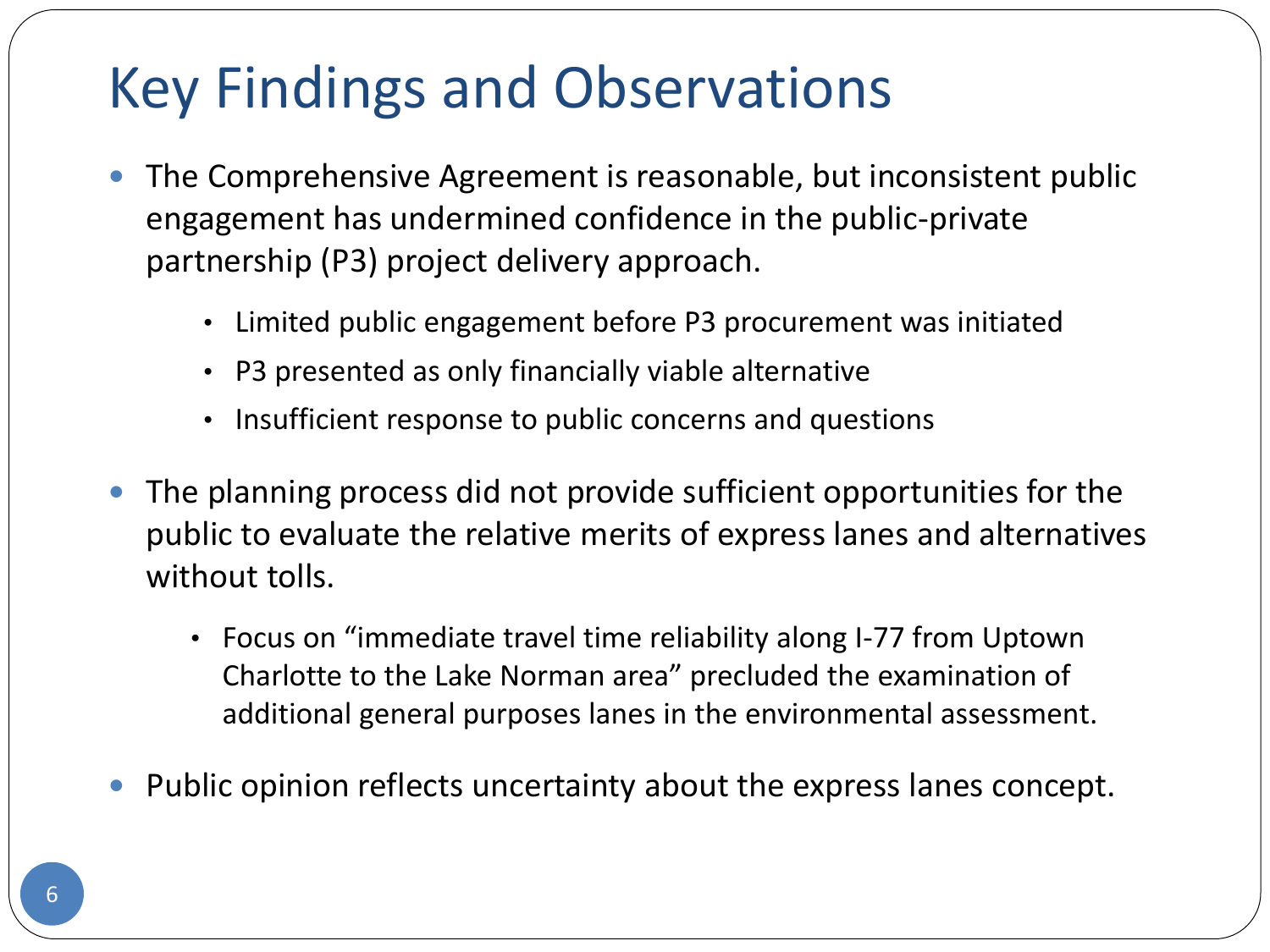### Policy Options

Mercator has identified a range of potential policy options that might address questions and concerns expressed by members of the public.

Additional time and resources would be required to generate reliable cost estimates, to prepare traffic and revenue analyses and to conduct the necessary legal and other due diligence that would be required to implement any option. In addition, some options may trigger additional environmental review.

The policy options recommended for consideration are not listed in order of preference and they may not be mutually exclusive.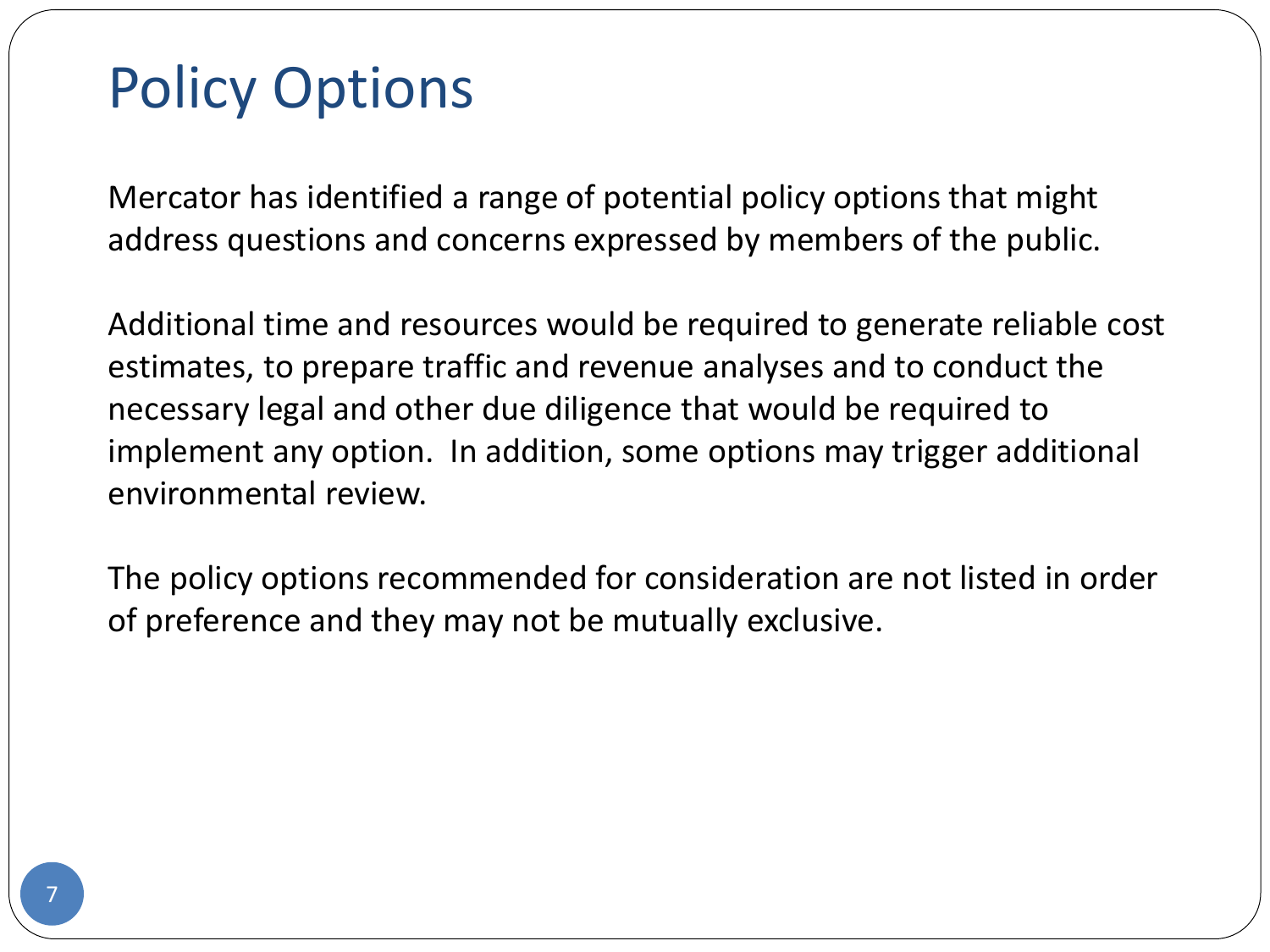Terminate the Comprehensive Agreement and complete the Express Lanes Project using public funding or financing as it becomes available.

#### *Key Challenges*

- Securing the public funds required to pay the termination compensation and to complete construction of the Express Lanes Project.
- Potential impact on other transportation projects and programs.

#### *Potential Costs*

- The final termination payment would be determined by an independent appraiser plus the demobilization costs and other expenses incurred by the Private Partner and its subcontractors.
- Cost to stabilize the work zones along I-77 to ensure safe travel until construction is resumed
- Cost to complete construction of the Express Lanes Project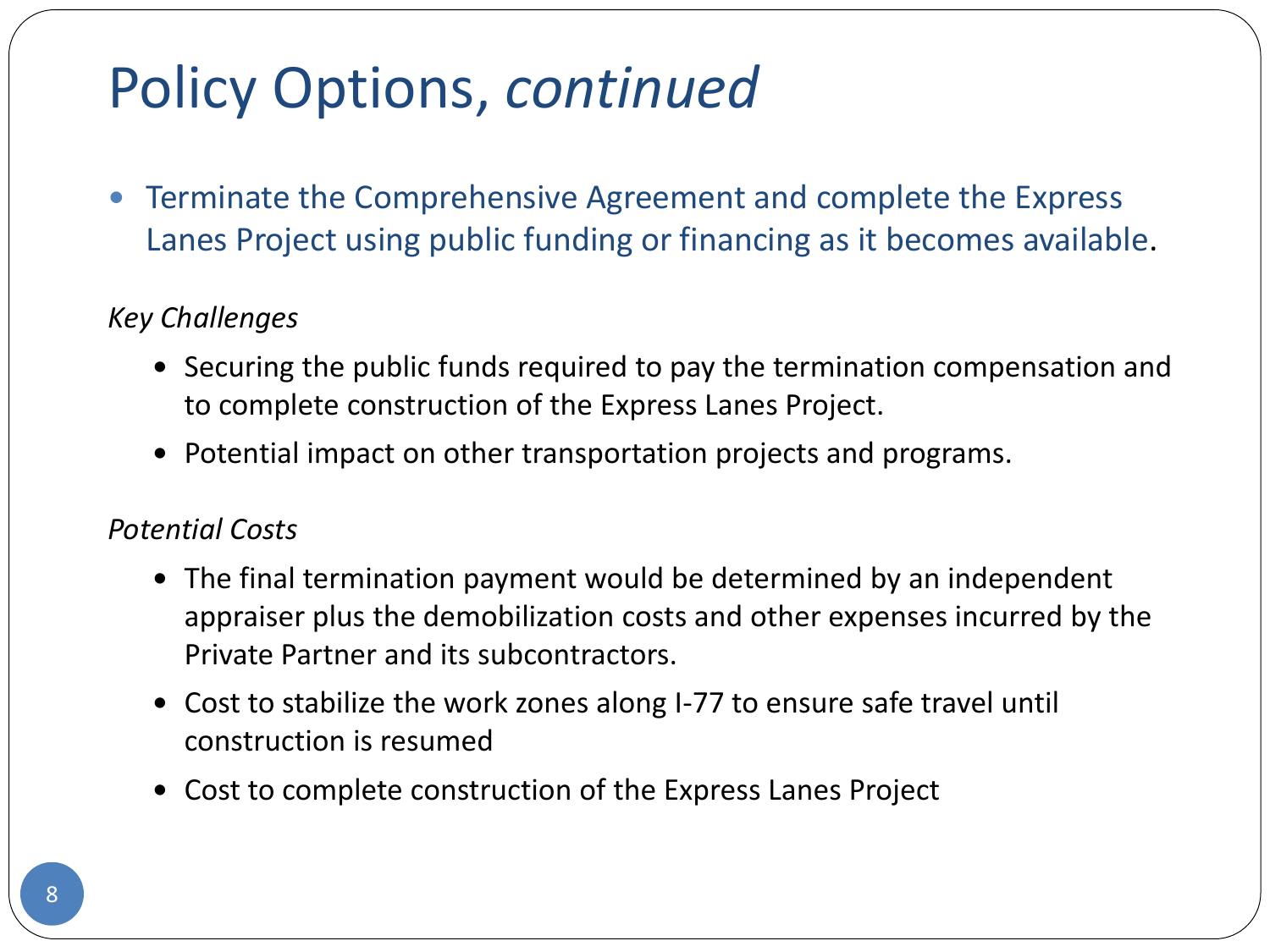Terminate the Comprehensive Agreement and allow CRTPO to determine whether express lanes should remain in the transportation plan or be replaced or supplemented with other improvements based on available resources.

#### *Key Challenges*

- CRTPO would need time and resources to assess the impacts on regional transportation plans if the Express Lanes Project is not constructed.
- Potential impact on other transportation projects and transit programs.

#### *Potential Costs*

- Cost to NCDOT will be the termination compensation, the demobilization expenses incurred by the Private Partner and its subcontractors, and the cost to stabilize the work zone along I-77.
- At this conceptual stage of analysis, it is not possible to identify or quantify the potential impacts on local jurisdictions if the Express Lanes Project were cancelled.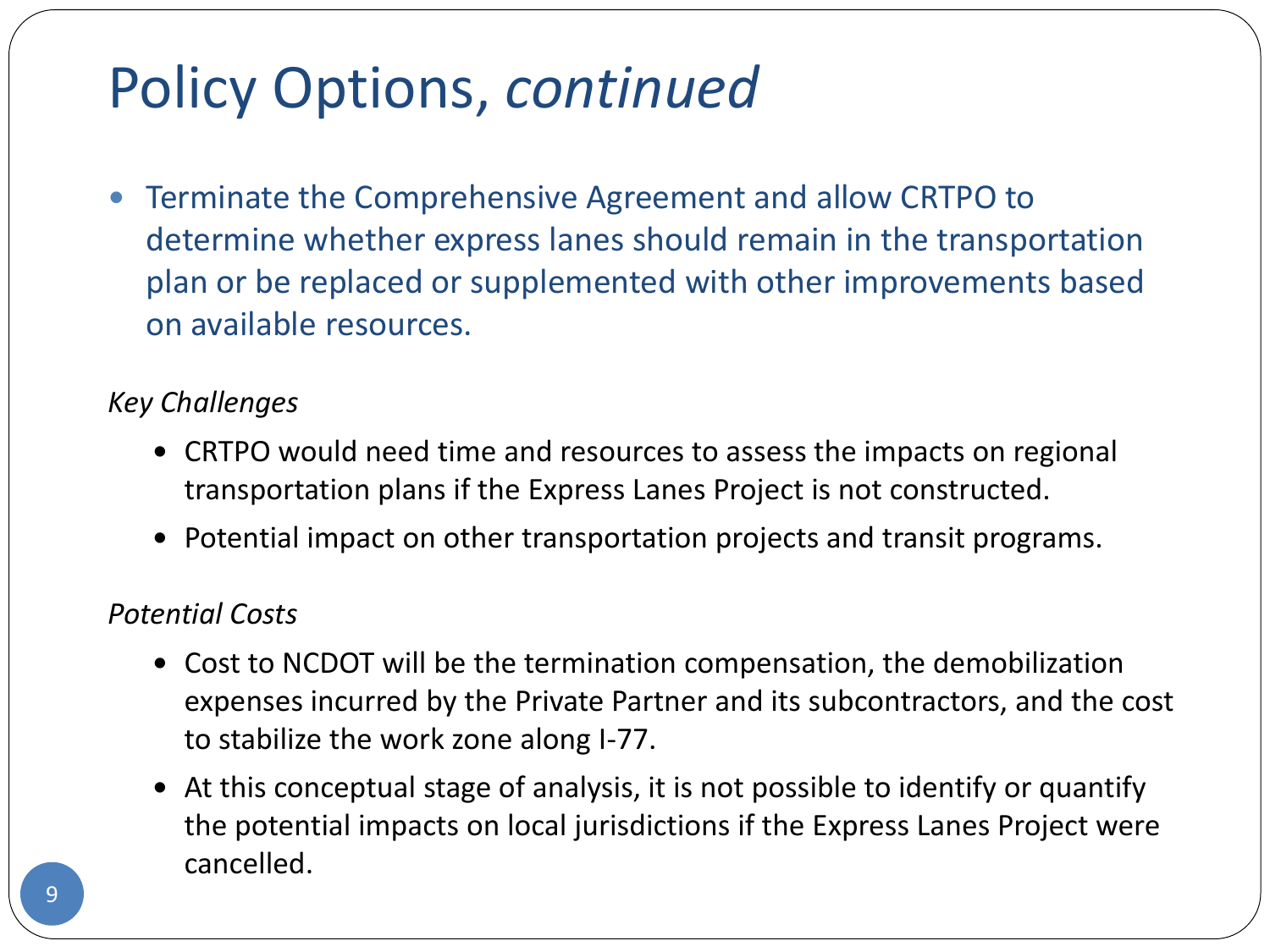- Negotiate modifications to the project scope and/or the terms of the CA, such as:
	- o Deferring or eliminating tolling of certain lanes,
	- o Reducing the financial impact on frequent users,
	- $\circ$  Revising the truck restrictions to allow larger vehicles that can use the express lanes safely,
	- o Encouraging greater use of the express lanes by allowing HOV-2 for some period of time, or
	- o Modifying the compensation provisions for unplanned revenue impacting facilities.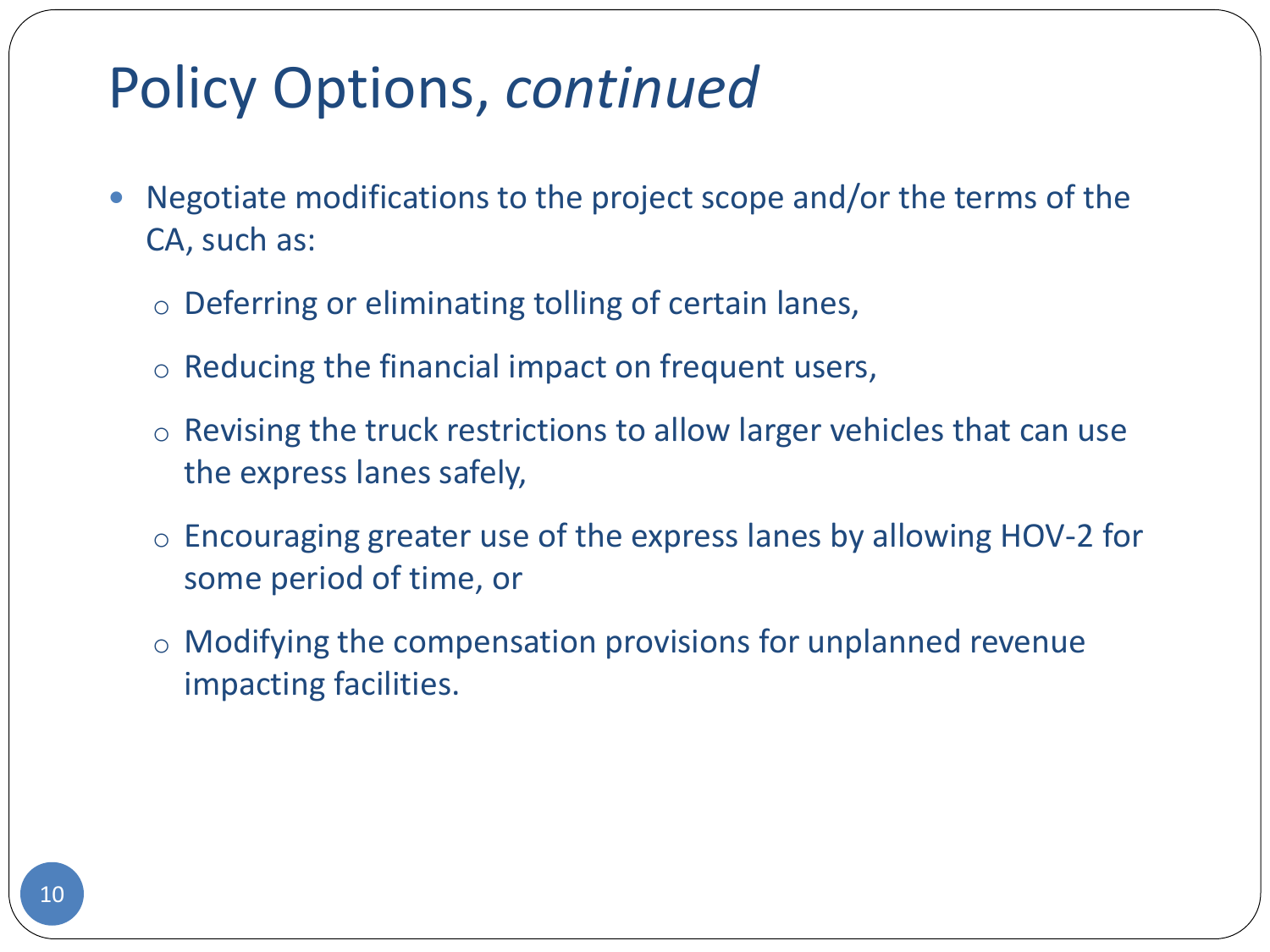#### *Key Challenges*

- To reach agreement on changes to the project scope or the CA, NCDOT and the Private Partner would need to commit senior personnel and resources to the effort. In addition, some changes may require consent from the lenders.
- There is no assurance that the technical analysis will confirm the viability of any of the concepts or that the parties can reach agreement on the cost of any change.

#### *Potential Costs*

 The cost to evaluate and implement the concepts cannot be determined until the options are refined.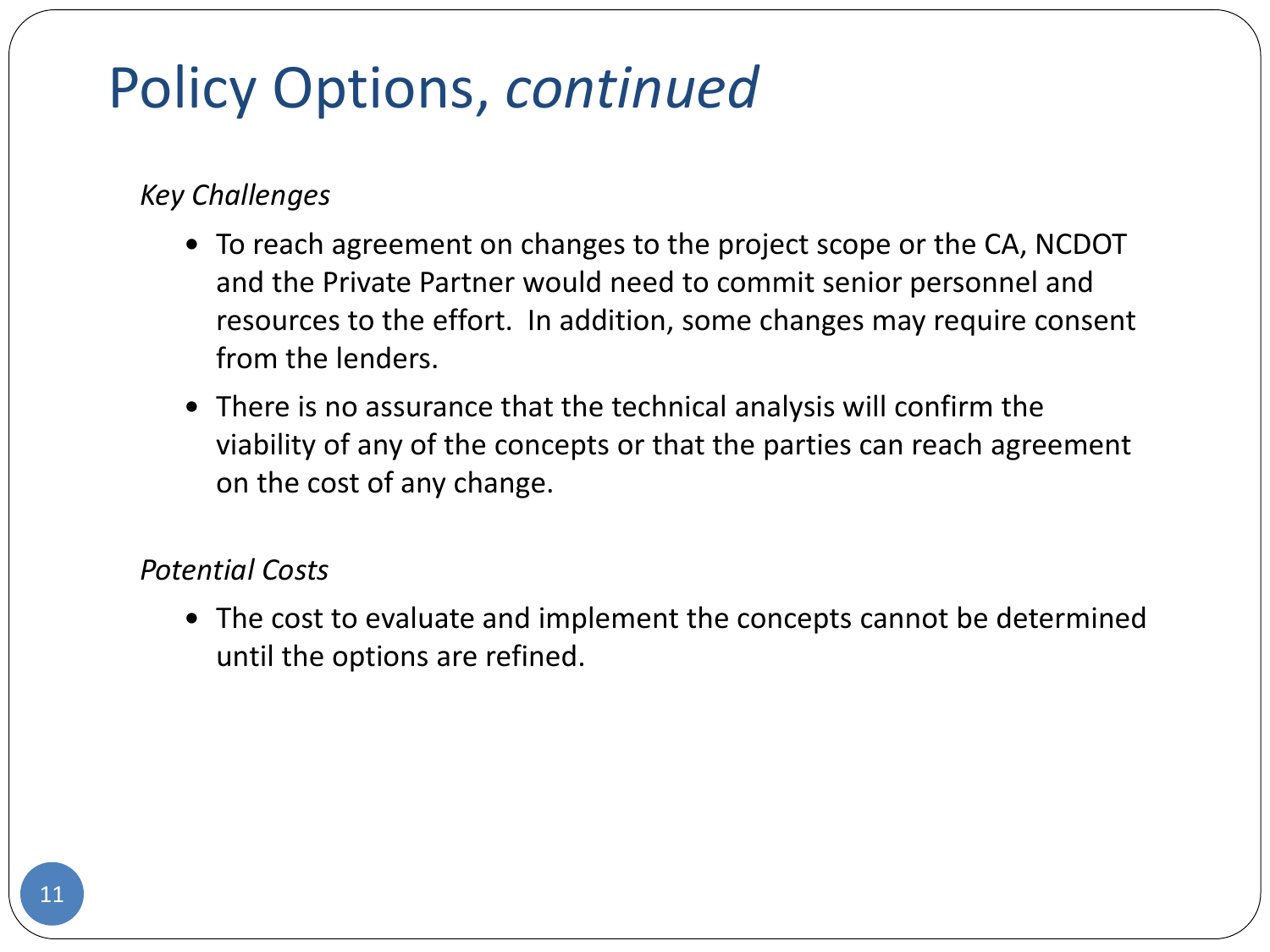Work with CRTPO to identify and advance additional improvements to address mobility issues in the corridor.

#### *Key Challenges*

 NCDOT and CRTPO would need to commit resources to work with local jurisdictions to identify and advance options that could have a meaningful impact on long-term congestion in the corridor.

#### *Potential Costs*

Cost will depend on the scope and location of the improvements.

Relevant examples include a \$11.6 million peak use shoulder lane added to a section of I-405 in Washington State that had two general purpose lanes and one express toll lane and the Georgia Direct Xpress Service Plan that includes development of new park-and-ride lots to enhance regional commuter bus service that uses tolled express lanes.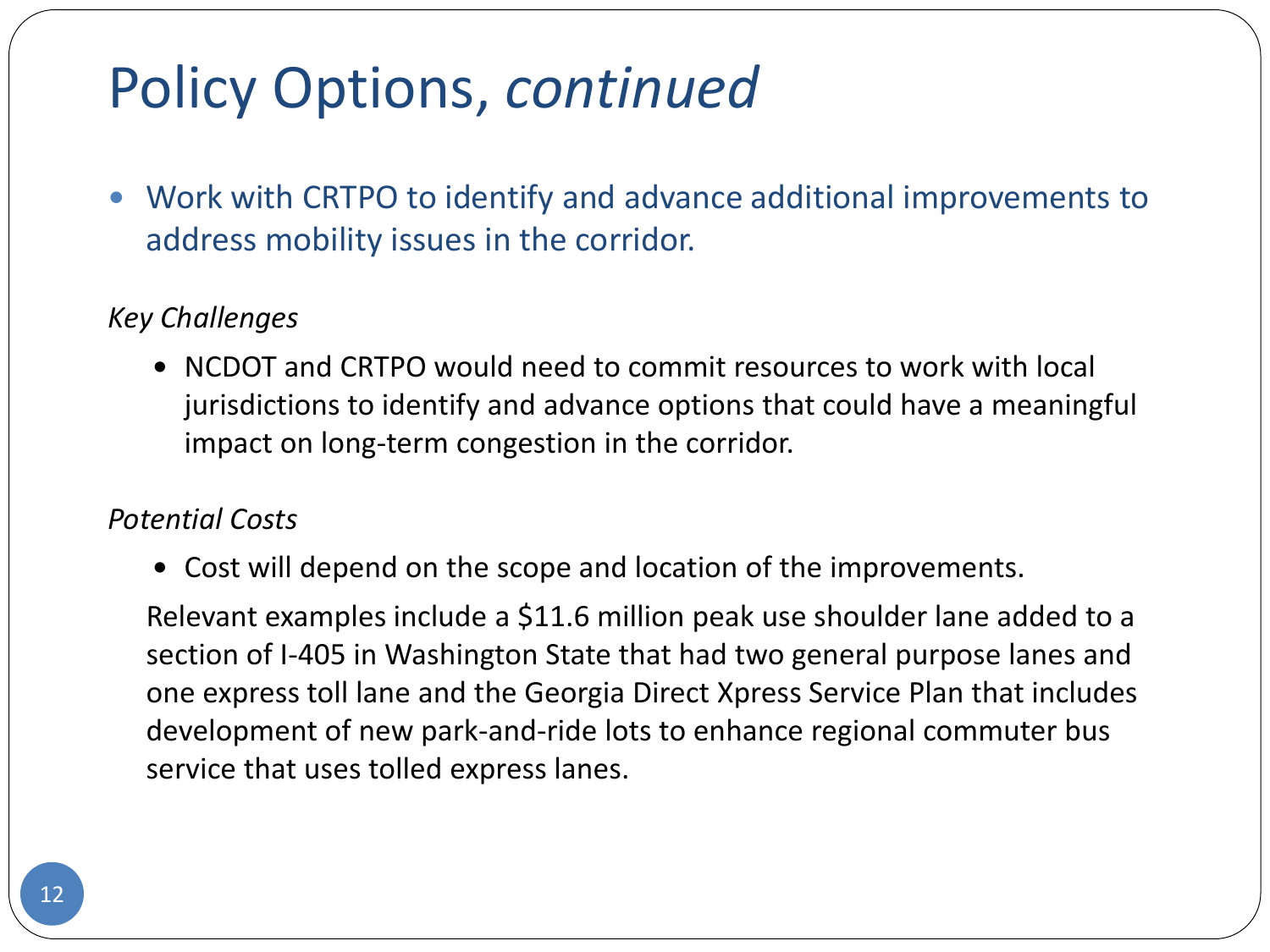Develop preliminary plans to negotiate and finance the purchase of the Express Lanes Project after completion.

#### *Key Challenges*

 The feasibility of an acquisition after project completion would be driven by many variables beyond the control of NCDOT, such as the level of tax-exempt interest rates in the future.

#### *Potential Costs*

- Costs to NCDOT to evaluate this option would include the expenses associated with outside professional services, including a traffic and revenue consultant and legal and financial advisors.
- Cost to acquire the Express Lanes Project will depend in large part on the operating performance of the express lanes and projected toll revenue.